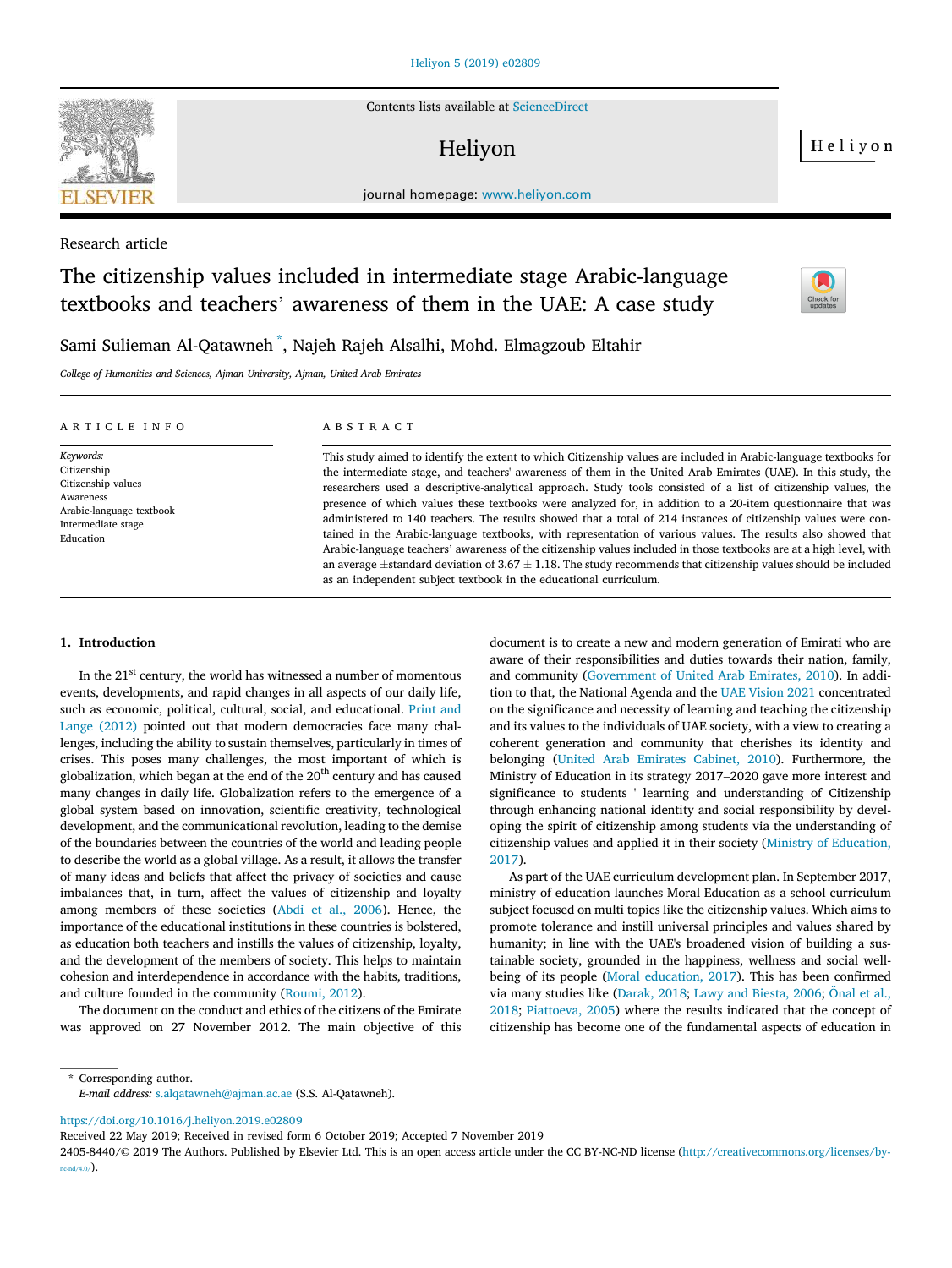the 21st century. Therefore, citizenship education is very important to help students understand the society in which they live and to know their roles, rights, and duties. In fact, citizenship has not yet been included in the educational curriculum as separate textbooks as mathematics and social studies but has been incorporated into other textbook subjects and taught to students through the topics of these textbook subjects or through the hidden curricula. Hence, the importance of the study to find out the extent to which textbooks include the values of citizenship.

# *1.1. De*fi*ning citizenship*

The concepts of citizenship and citizenship education have been the subject of intensive discussions due to the emergence of globalization in the new millennium. The word "citizenship," in the Arabic linguistic dictionary, is derived from the word "homeland," which refers the one's home country. On the other hand, in the English dictionary, the word citizenship means instilling desired social behavior according to the values of the society in which one lives to shape good citizens (Karam, 2004). The concept of citizenship represents the essential element of democracy, which is indirectly related with respect for the members of a society and refers to their rights, duties, equal participation, and identity (Al-Kandari and Abdul Rahim, 2013; Darak, 2018; Delanty, 2000; Komalasari and Saripudin, 2017; Lawy and Biesta, 2006; Patrick, 1999; Leeman and Pels, 2006).

Therefore, the concept of citizenship has become one of the most important aspects in the education systems of all countries in the world, because education can effectively participate in the formation and development of a democratic culture in the society (Biesta and Lawy, 2006). Therefore, students must be taught the meaning of democracy and its elements, and this can be achieved by including such material in what they are taught at schools (Patrick, 1999). Rhys (2004) points out that, in the 21<sup>st</sup> century, citizenship refers not only to the citizen's knowledge of his rights but also his desire to practice … through his independent personality so that his decisions and behavior always reflect the moral considerations of social justice and human dignity, and thus, his ability to self-organize his way through his sense of civic duty. Citizenship education is one of the most important forms of social education carried out by the educational institutions because it helps students understand the community in which they live, while it also makes them aware of their roles, rights, and duties within the limits of their homeland (Aljayaz, 2007; Piattoeva, 2005). Further, citizenship is a simplified and considered way of representing the equal participation of citizens in their homeland in their rights and duties, as well as the possibility of the rule of law for equal rights and their application within the homeland in which one lives (Al-Kandari and Abdul Rahim, 2013). Delanty (2000) summarizes the four elements of citizenship as: rights, responsibilities, participation, and identity (see Fig. 1).

Hopkins (2002) identified five major aspects of good citizenship and belonging that represent the good citizen:

- Honesty: A good citizen must be honest with others, as well as with himself or herself, in order to be a good citizen of their society.
- Compassion: Compassion refers to the emotion of caring for people and for other living things. Compassion creates an emotional bond between a citizen and others.
- Respect: Respect refers to the citizen's self-respect, respect for the ideas of others, and respect for laws and regulations.
- Responsibility: Responsibility includes both personal responsibility for oneself and public responsibility for one's society. It includes one's responsibility for informing oneself, one's commitment to the values of one's community, and one's responsibility and commitment to defend and protect one's homeland.

Courage: Courage is important to good citizenship because it inspires the citizen to participate in bringing about the changes required in the community, even when they are unfamiliar or dangerous.

# *1.2. Citizenship in education and textbooks*

As we know, the advent of the Internet, accelerated knowledge, and modern technology in its various forms has had an impact of some behavioral patterns among school students, and thus, their future behaviors. Given that the curriculum plays a significant role in promoting the right citizenship values to confront daily challenges, citizenship education can provide students with opportunities to engage in important practices that simplify their development as responsible individuals in their community (Homana et al., 2006). Kerr (1999) pointed to a number of contextual and structural factors in citizenship education, which are shown in Figs. 2 and 3. The most important of these structural factors is that of educational values and aims.

According to Wadsworth (1996) cognitive development theory, in the operational stage, children aged 11 and above are able to use logic to solve problems, view the world around them, and plan for the future (Wadsworth, 1996). Also, they can realize and understand abstract concepts, such as the concepts of honesty, homeland, and justice. UNESCO is interested in using civic education programs to teach students in schools and has developed basic rules related to aspects of the educational process aimed at improving and developing methods of teaching citizenship. Such methods include creating the appropriate school climate to teach the concepts of citizenship in order to develop and inculcate the values of citizenship, creating a relationship between the school and the various institutions of civil society, developing an appropriate curriculum for educational citizenship values by qualified educational people, teaching citizenship at all educational stages according to known objectives, providing continuing in-service teacher training and educational qualification, and increasing their knowledge of both local and global cultures, as well as trends of the community in which students live (Al-Humaidi, 2012). Regarding citizenship education, Ersoy (2013) asserts that teachers in several countries still use textbooks as essential source material and base their practices on them. Textbooks are prepared, designed, published, and printed according to a country's policy and culture. Therefore, in many countries, policies of national education are reflected in their curricula and school textbooks (Dong-Bae, 2010). This means that the curricula of textbooks play an essential role not only in reflecting citizenship policies but also the values and rules of a political power in most of the countries in the world (Ersoy, 2013).



Fig. 1. The four elements of citizenship.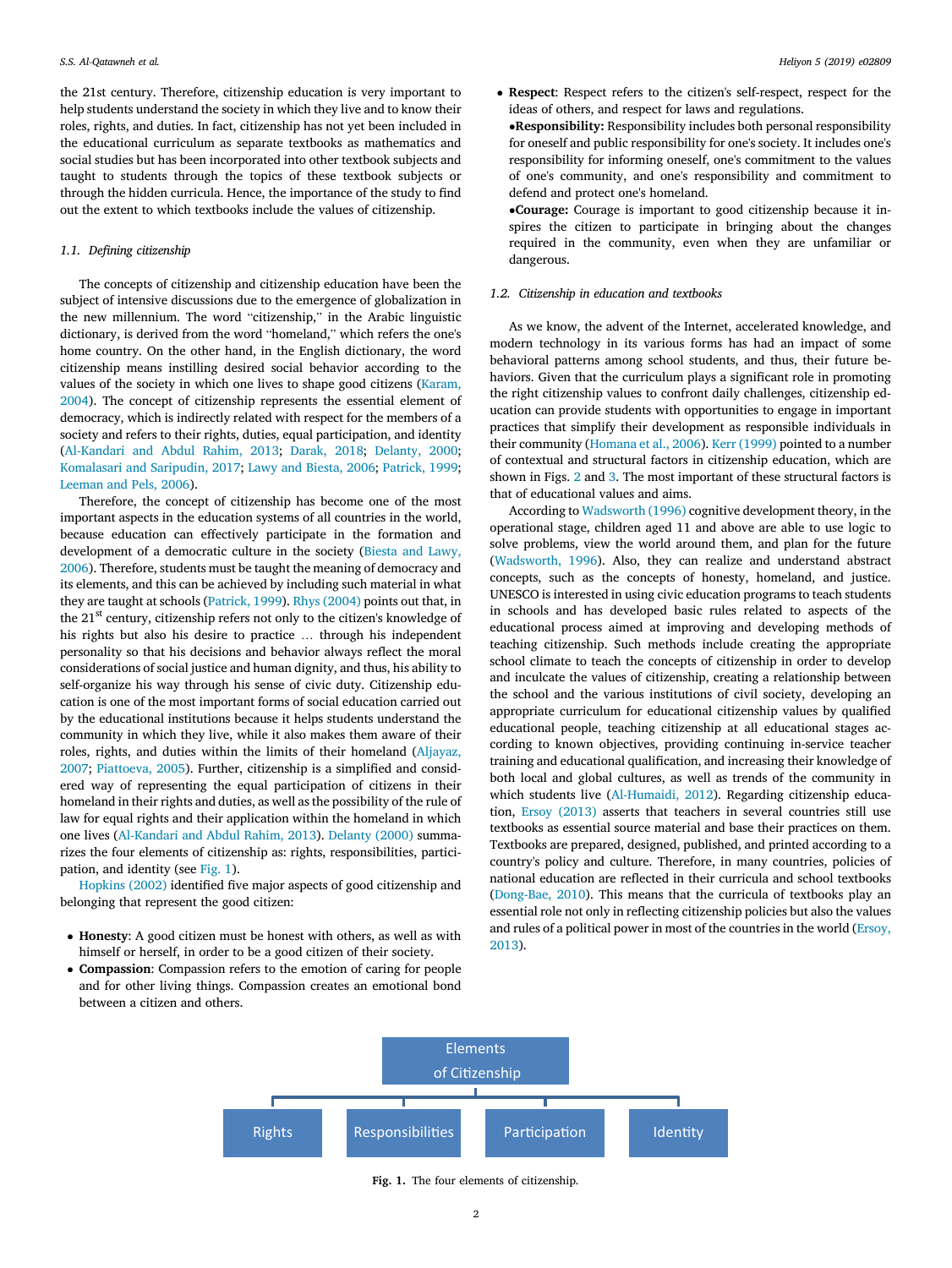



Fig. 3. The structural factors in citizenship education.

## *1.3. Previous studies*

Regarding the importance of citizenship in textbooks, several studies have already been carried out in a host of countries. Further, by reviewing these previous studies, the importance of citizenship and the values of citizenship in school curricula and textbooks have been shown in all stages of education. The analysis of these studies showed the importance of including citizenship values in the curricula and in school textbooks, as this helps to promote citizenship values among students. Also, schools should include values of citizenship within the content of textbooks and curricula when they are designed and developed by education experts. Further, these studies assert that the content of the curricula represents both the prevailing trends in society and the perspective of the state, as well as its philosophy and policy. Through these educational curricula, students can learn about the values of their country, as well as the customs, traditions, and history of their society (Al-Salamat, 2000; Al-Shaheen, 2009; Daoud, 2005; Ismail, 2011; Menazel, 2015; Moghadam et al., 2013).

Also, Albanesi (2018) explored that issue of active citizenship was present in the textbooks by looking at presentations and representations of sense of belonging to the homeland, democratic citizenship and practices of participation. Further, he points out that the textbooks seemed to invite young people to deepen their factual knowledge, to discuss it, but not to make questions, to criticize, to reveal and engage with societal issues and challenges. Another research for Faas and Ross (2012) showed that textbooks worked to teach and raise students ' awareness of the importance of active, participatory citizenship in their love of homeland and their loyalty. This result was highlighted in the new studies (Haav, 2018; Jimenez et al., 2017; Shuayb, 2018) where their results indicated that the textbooks directly addressed the values of the citizenship, particularly human rights, peace, and the loyalty of homeland. On the other hand, other studies have also demonstrated the weakness and failure to include citizenship values in curricula and textbooks (Al-Otaibi, 2010; Collado and Atxurra, 2006; Ersoy, 2013; Losito, 2003; Al-Kandari and Abdul Rahim, 2013; Roumi, 2012; Al-Humaidi, 2012; Davies, 2006). In addition, new studies (Darak, 2018; Merry, 2018) the results showed that learning of language textbooks drive learners away from the goals of citizenship education, and learning of citizenship in the school is still traditionally and need to suitable alternatives.

# *1.4. The present study*

At the intermediate stage of education, students have maturity and competence in their abilities and mental development. Zahran, 1986

pointed out that the middle school stage represents a period of competence and maturity in terms of abilities and mental development, and during this period, moral and civic concepts, such as ethics, justice, and citizenship, grow in importance in the students' lives. Moreover, the middle school stage marks a period of social normalization in which the students learn social values, such as citizenship and local culture, among others, from their parents and teachers at school, as well as their peers. The values of citizenship are not included in the educational curriculum taught in textbooks as an independent course, such as mathematics and social studies; instead, they are embedded within the objectives and content of these educational curricula. Botball and Yagi (2016) defined citizenship values as beliefs that determine the behavior of the individual towards the state in which he or she lives. In this sense, citizenship values pertain to belonging and being loyal to one's homeland, as well as all beliefs and behaviors involved in the performance of duties, rights, social participation, and public values. Recently, the UAE' Ministry of Education developed and modified curricula and textbooks for all grades and stages of education, including Arabic-language curricula and textbooks. In light of the above, this research aims to examine the extent to which Arabic-language textbooks incorporate citizenship values in grades 6, 7, 8, and 9 of the intermediate education stage, in addition to identifying the degree of awareness among Arabic-language teachers in the UAE regarding the citizenship values included in these textbooks. In order to do so, this research asks the following research questions:

Q1: To what extent are citizenship values included in the Arabiclanguage textbook for grade 6 of Intermediate Stage in the UAE?

Q2: To what extent are citizenship values included in the Arabiclanguage textbook for grade 7 of Intermediate Stage in the UAE?

Q3: To what extent are citizenship values included in the Arabiclanguage textbook for grade 8 of Intermediate Stage in the UAE?

Q4: To what extent are citizenship values included in the Arabiclanguage textbook for grade 9 of Intermediate Stage in the UAE?

Q5: What is the degree of awareness among grades 6–9 Arabiclanguage teachers in the UAE regarding the citizenship values included in the textbooks?

Q6: Does the degree of awareness of citizenship values among grades 6–9 Arabic-language teachers vary according to gender, educational attainment, and experience?

# *1.5. Signi*fi*cance*

This research is important due to the UAE's interest in equipping Emirati citizens with the ability to actively participate in building their country. Hence, including citizenship values and related issues in the content of curricula of all educational stages in the country is crucial to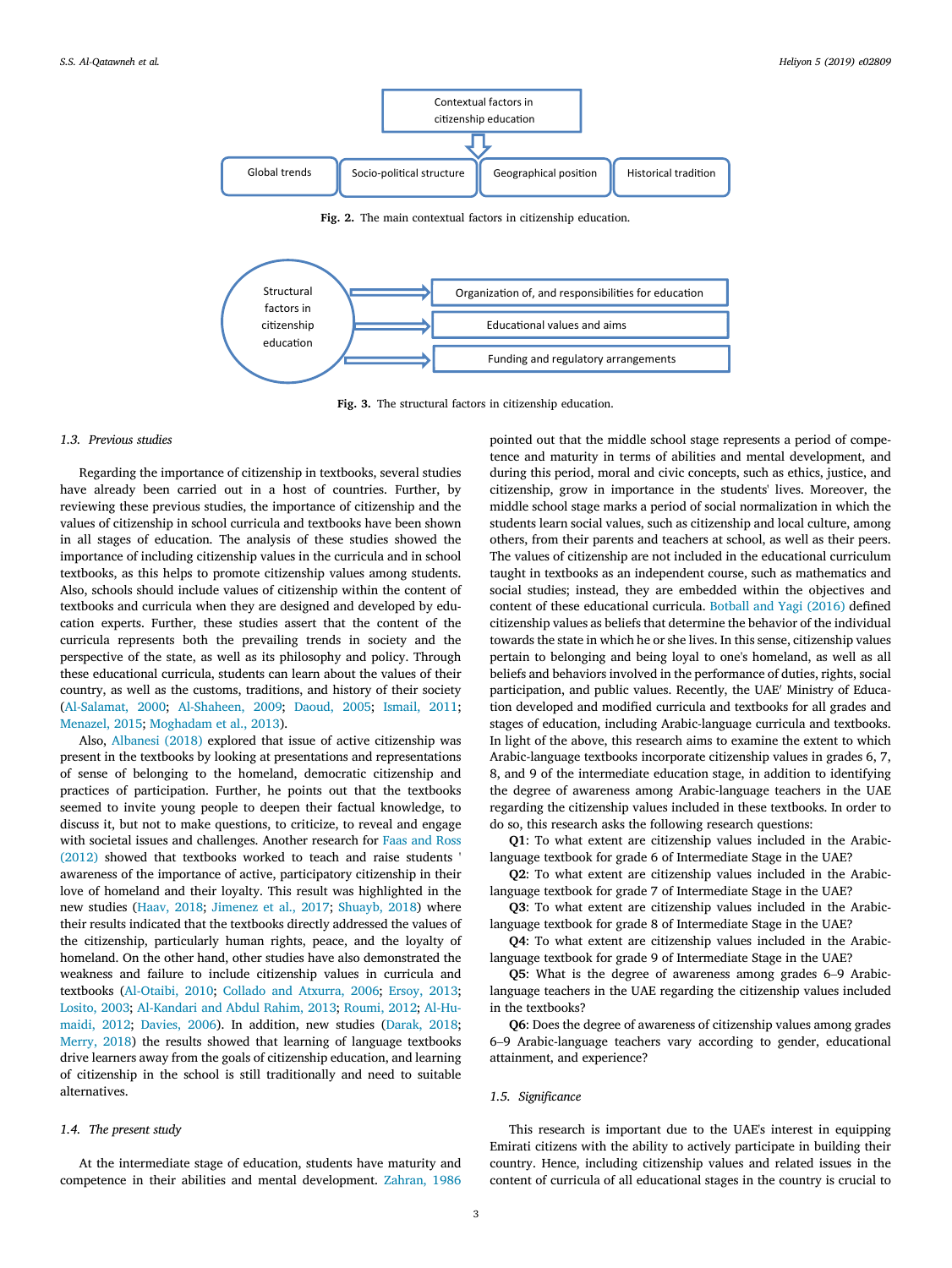preparing individuals who can perform their duties, realize their rights, and positively interact with various social life issues. In light of this, this study is beneficial for the following reasons:

- The research will provide a list of citizenship values to be included in the content of Arabic-language textbooks for grades 6–9 of the intermediate stage in the UAE, which may benefit the Department of Educational Curricula in the UAE Ministry of Education.
- The study examines the extent to which citizenship values are included in the content of Arabic-language textbooks for grades 6–9 of the intermediate stage in the UAE.
- The results of this research will help decision-makers and officials in the Ministry of Education develop and reform educational curricula in general education, and specifically, in the Arabic-language curricula, to achieve the Ministry of Education's desired goals.
- The results of this research will help experts to teach citizenship and its values by improving the curricula and methods of education research, and by investigating appropriate teaching methods.

# 2. Methodology and procedures

# *2.1. Sample*

In the present research, two kinds of statistical samples are taken into account:

First, the present study is based on a corpus of texts in all units of the Arabic-language textbooks for grades 6–9 currently taught during the second semester in all schools of the Ministry of Education in the UAE, for the academic year 2017/2018 (see Table 1).

Second, as a sample, the researchers selected 140 teachers (male 57 and female 65) from Ajman city in the UAE, who taught the Arabiclanguage to grades 6–9 for the academic year 2017/2018. Table 2 illustrates the demographic information of the teachers' sample.

## *2.2. Instruments*

The study used the following instruments.

# *2.2.1. A list of citizenship values*

This list was prepared mainly according to UAE's National Agenda and Vision of the Emirates 2021, 2010 (United Arab Emirates Cabinet, 2010), the document of the conduct and ethics of the citizens of the Emirate (Government of the United Arab Emirates, 2010) and according to a strategy of the UAE Ministry of Education 2017–2020 (Ministry of Education, 2017). In addition, to the curriculum guides of the Ministry of Education in UAE. Moreover, the researchers conducting a close review of the relevant literature (Abu Shawish, 2012; Hakki, 2016).

To ensure the validity of the content of the instrument, the researchers presented their findings and research design to a group of experts in the fields of psychology for evaluation, and also discussed current teaching methods and the curriculum. In response to the observations and recommendations of the evaluators, the researchers made a few amendments before adopting the tool. The researchers also verified the

## Table 1

Arabic-language textbooks analyzed.

| Grade                                   | Topics                                         | Pages |
|-----------------------------------------|------------------------------------------------|-------|
| Arabic-language textbook for<br>grade 6 | Reading/Listening/Speaking/Writing/<br>Grammar | 130   |
| Arabic-language textbook for<br>grade 7 |                                                | 199   |
| Arabic-language textbook for<br>grade 8 |                                                | 173   |
| Arabic-language textbook for<br>grade 9 |                                                | 177   |
| Total                                   |                                                | 679   |

| Table 2                              |  |  |
|--------------------------------------|--|--|
| Demographic information of teachers. |  |  |

| Study variables      | Variable levels   | Frequency (f) | Percentage (%) |
|----------------------|-------------------|---------------|----------------|
| Gender               | Female            | 65            | 46.43          |
|                      | Male              | 75            | 53.57          |
|                      | Total             | 140           | 100%           |
| Academic Certificate | Diploma degree    | 36            | 25.71          |
|                      | Bachelor's degree | 86            | 61.43          |
|                      | Master's degree   | 18            | 12.86          |
|                      | Total             | 140           | 100%           |
| Experience           | $<$ 5 years       | 44            | 31.43          |
|                      | $5-10$ years      | 55            | 39.29          |
|                      | $>10$ years       | 41            | 29.29          |
|                      | Total             | 140           | 100%           |

reliability of the analysis tool by randomly selecting one unit from each Arabic-language textbook for grades 6 to 9 as a sample and analyzing them according to a list of citizenship values constructed by two Arabiclanguage teachers who were trained on the mechanism of analysis and have good experience in teaching. Next, the researchers calculated the ratio of the agreement between the coders according to Holsti's equation (The formula: Coefficient of Reliability =  $[2M/(N1+N2)]$ , where M is the number of judgments on which both of coders agree, and N1, N2 are the total number of judgments made by both coders). Agreement was found to be 0.83, which is considered acceptable for this study.

#### *2.2.2. Questionnaire*

The questionnaire was designed and used to collect data from 140 teachers. It consisted of two parts: the first part collected teachers' demographic and other relevant information, and the second part comprised 20 items that focused on the purpose of the study. Owing to the purpose for which the researchers used this data collection method (i.e. quantitative analysis), it was necessary to employ closed-ended Likert scale statements. To test validity and reliability, the questionnaire was given to experts from different universities, who provided written feedback on the basis of which the researchers could change and modify some items to ensure that it fulfilled the purpose of the study. The reliability of the questionnaire was also determined using Cronbach's Alpha. Cronbach's Alpha was 0.939, which indicates a high level of internal consistency.

## *2.3. Data analysis measures*

Among Arabic-language teachers of grades 6–9 who taught the citizenship values included in the textbooks, the degree of awareness was plotted on a Likert scale as follows: very high (5), high (4), moderate (3), little (2), and very little (1), as shown in Table 3, with the options used to evaluate the counting and counting intervals.

# *2.4. Analysis methods*

 For the research methodology, the researchers used descriptive analysis (content analysis) to collect, analyze, and interpret the data, which is appropriate for this type of study. Descriptive analysis is defined as a research method and a systematic and objective means of describing and quantifying phenomena (Krippendorff, 1980; Sandelowski, 1995).

| Table 3                                                                         |  |
|---------------------------------------------------------------------------------|--|
| The evaluation of scale data based on the options of scale and score intervals. |  |

| Options     | Scores | Score Intervals |
|-------------|--------|-----------------|
| Very high   |        | $4.21 - 5.00$   |
| High        |        | $3.41 - 4.20$   |
| Moderate    | 3      | $2.61 - 3.40$   |
| Little      | 2      | $1.81 - 2.60$   |
| Very little |        | $1.00 - 1.80$   |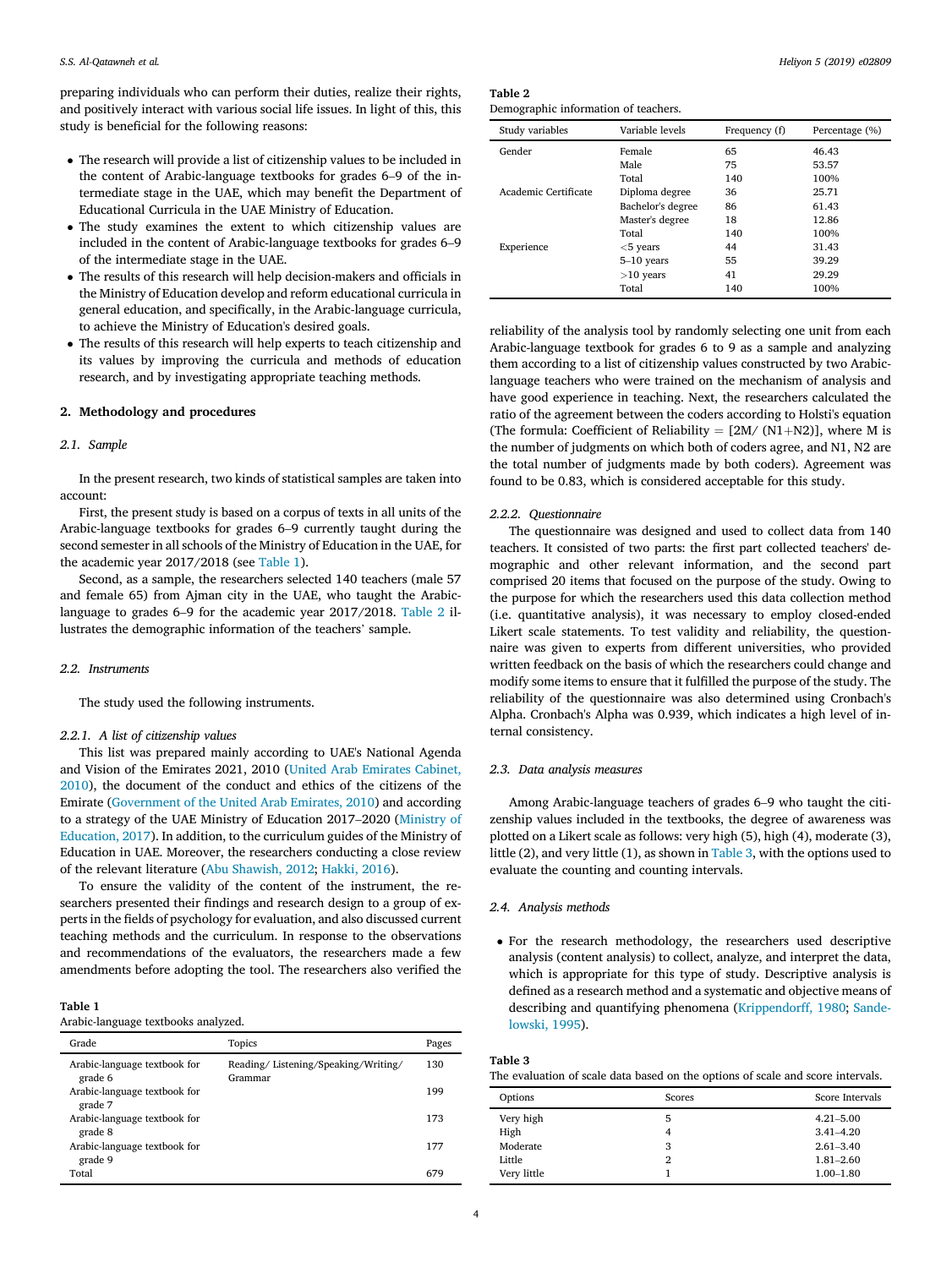The list of appropriate citizenship values for the Arabic-language textbooks grades 6–9.

| No | Citizenship Value      | No | Citizenship Value                                                                        |
|----|------------------------|----|------------------------------------------------------------------------------------------|
| 1  | Equality               | 11 | Appreciation of the role of the leadership and<br>the elders of the United Arab Emirates |
| 2  | Justice                | 12 | Openness to other cultures                                                               |
| 3  | Love of and loyalty to | 13 | Preservation of the environment                                                          |
|    | homeland               |    |                                                                                          |
| 4  | Honesty                | 14 | Respect for human rights                                                                 |
| 5  | Compassion             | 15 | Courage                                                                                  |
| 6  | Freedom                | 16 | Interaction with civil society organizations                                             |
| 7  | Responsibility         | 17 | Pride for the traditions and customs of the                                              |
|    |                        |    | people of the United Arab Emirates                                                       |
| 8  | Participation          | 18 | Tolerance                                                                                |
| 9  | Coexistence with       | 19 | Cooperation                                                                              |
|    | others                 |    |                                                                                          |
| 10 | Preservation of public |    |                                                                                          |
|    | property               |    |                                                                                          |

(Government of the United Arab Emirates, 2010; Ministry of Education, 2017; United Arab Emirates Cabinet, 2010).

- A model of content analysis was developed by the researcher that comprises a group of citizenship values.
- The contents of the four textbooks (grades 6, 7, 8 and 9) were analyzed according to the prepared list of citizenship values (see Table 4).

The current study adopted words, subjects, ideas, and sentences to analyze the content of these textbooks to determine the citizenship values present in them. These sources were examined page by page to identify the citizenship values included in the content of the textbooks. Frequency was considered as the unit for counting the data, taking into consideration that more than one value could be present in one paragraph. Finally, the data were analyzed by drawing on the frequencies and percentages measured.

#### *2.5. Statistical analysis*

To analyze the data, the researchers used the Statistical Package for the Social Sciences (SPSS) analysis program for conducting the descriptive analysis (frequencies, mean, and standard deviation), in addition to the independent sample test (T-test) and one-way ANOVA.

# *2.6. Ethical considerations*

This study was approved by Research Ethics Committee/Deanship of Graduate Studies and Research of Ajman University (Reference Number: F - H - 1 7 - 1 - 0 1).

## 3. Results

# *3.1. Study* fi*ndings related to RQ1*

# *3.1.1. Citizenship values included in the Arabic-language textbook for grade 6*

The frequency and percentage of the citizenship values in the Arabiclanguage textbook for grade 6 were calculated by using the instrument and then arranging the citizenship values in descending order according to their frequency and percentage (see Table 5).

The results show in Table 5 the frequency and percentage of citizenship values in the Arabic-language textbook for grade 6. We note from the results that citizenship values are present in varying frequencies, and the total rate of occurrence for all citizenship values was 54. It is clear from the analysis that the citizenship value of love of and loyalty to homeland showed the highest percentage and frequency of all the citizenship values that appeared in the Arabic-language textbook for grade

## Table 5

| Frequency and percentage of citizenship values in the Arabic-language textbook |
|--------------------------------------------------------------------------------|
| for grade 6.                                                                   |

| Citizenship<br>Value                  | $\mathbf f$    | (%)   | Rank           | Citizenship Value                                                                       | f              | (%)   | Rank |
|---------------------------------------|----------------|-------|----------------|-----------------------------------------------------------------------------------------|----------------|-------|------|
| Equality                              | $\mathbf{1}$   | 1.85  | 7              | Appreciation of<br>the role of the<br>leadership and<br>the elders of the<br><b>UAE</b> | 7              | 12.96 | 3    |
| Justice                               | $\mathbf{1}$   | 1.85  | 7              | Openness to<br>other cultures                                                           | 4              | 7.41  | 4    |
| Love of and<br>loyalty to<br>homeland | 9              | 16.67 | $\mathbf{1}$   | Preservation of<br>the environment                                                      | 3              | 5.56  | 5    |
| Honesty                               | $\mathbf{1}$   | 1.85  |                | Respect human<br>rights                                                                 |                |       |      |
| Compassion                            | 3              | 5.56  | 5              | Courage                                                                                 | 3              | 5.56  | 5    |
| Freedom                               | 1              | 1.85  | $\mathbf{1}$   | Interaction with<br>civil society<br>organizations                                      | $\overline{2}$ | 3.70  | 6    |
| Responsibility                        | $\overline{2}$ | 3.70  | 6              | Pride for the<br>traditions and<br>customs of the<br>people of the<br><b>UAE</b>        | $\overline{2}$ | 3.70  | 6    |
| Participation                         | 1              | 1.85  | 7              | Tolerance                                                                               | 1              | 1.85  | 7    |
| Coexistence<br>with others            | 8              | 14.82 | $\overline{2}$ | Cooperation                                                                             | 3              | 5.56  | 5    |
| Preservation of<br>public<br>property | $\overline{2}$ | 3.70  | 6              |                                                                                         |                |       |      |
| Total                                 | 100%           |       |                |                                                                                         |                |       |      |
| Percentage<br>(%)                     |                |       |                |                                                                                         |                |       |      |
| Total                                 | 54             |       |                |                                                                                         |                |       |      |
| Frequency                             |                |       |                |                                                                                         |                |       |      |

6, with values of 16.67% and 9 respectively. On the other hand, the value of citizenship for respect for human rights has come without any frequency.

#### *3.2. Study* fi*ndings related to RQ2*

# *3.2.1. Citizenship values included in the Arabic-language textbook for grade 7*

The frequency and percentage of citizenship values was calculated in the Arabic-language textbook for grade 7 by first using the instrument and then arranging the citizenship values in descending order according to their frequency and percentage (see Table 6).

The results show in Table 6 the frequency and percentage of the citizenship values in the Arabic-language textbook for grade 7. We note from the results that citizenship values are present in varying frequencies. The total frequency for all citizenship values was 53. It is clear from the analysis that the citizenship value of "Love of and loyalty to homeland" exhibited the highest percentage and frequency of all the citizenship values that appeared in the Arabic-language textbook for grade 7 (18.87% and 10). On the other hand, the value of citizenship for justice has come without any frequency.

#### *3.3. Study* fi*ndings related to RQ3*

# *3.3.1. Citizenship values included in the Arabic-language textbook for grade 8*

The researchers calculated the frequency and percentage of citizenship values taught in the Arabic-language textbook for grade 8 by first using the instrument and then organizing the citizenship values in descending order according to their frequency and percentage (see Table 7).

Results show in Table 7 the frequency and percentage of citizenship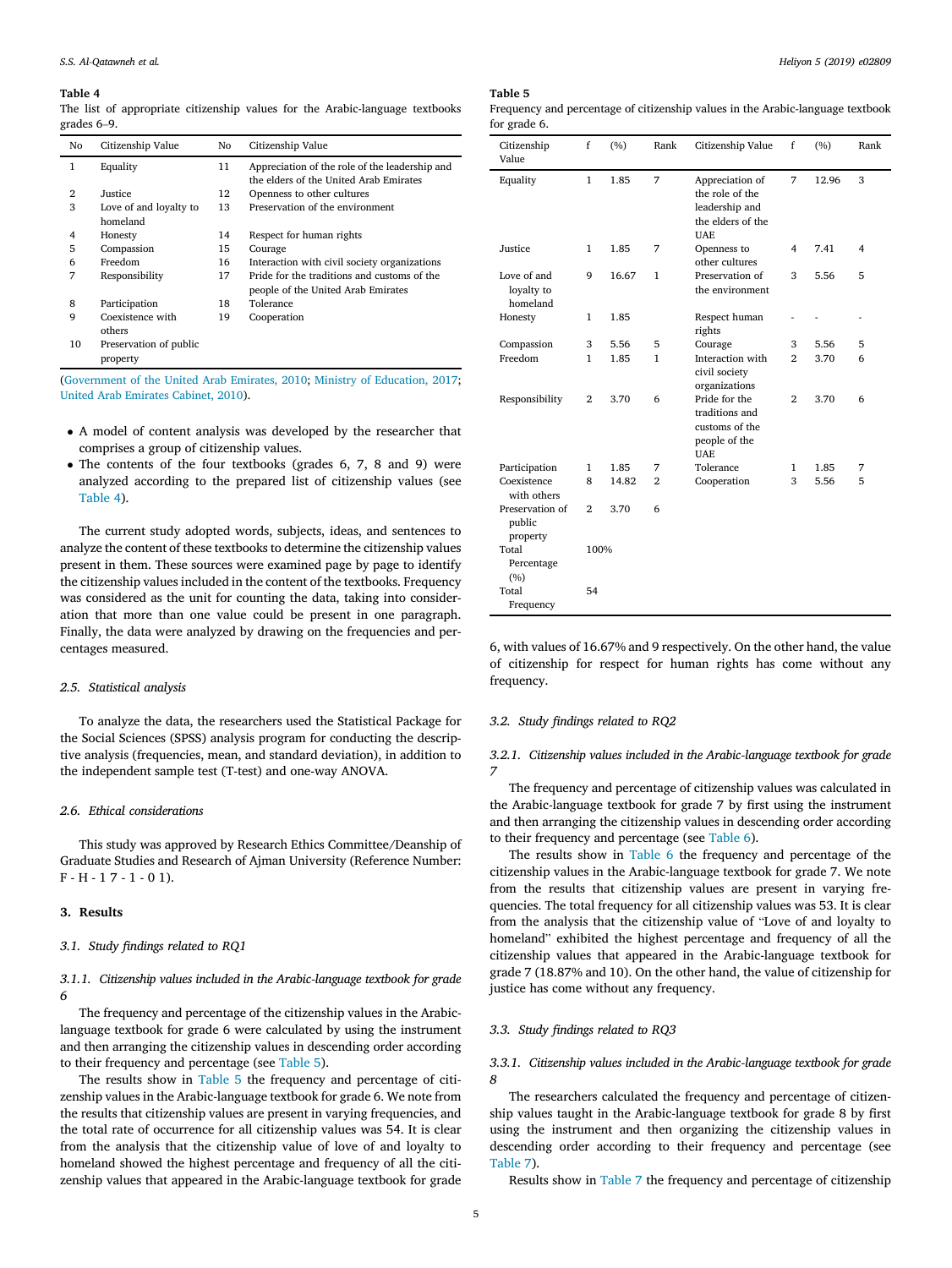Frequency and percentage of citizenship values in the Arabic-language textbook for grade 7.

| Citizenship<br>value                  | f              | (%)   | Rank         | Citizenship<br>value                                                                    | f              | (%)   | Rank           |
|---------------------------------------|----------------|-------|--------------|-----------------------------------------------------------------------------------------|----------------|-------|----------------|
| Equality                              | $\overline{2}$ | 3.77  | 7            | Appreciation of<br>the role of the<br>leadership and<br>the elders of the<br><b>UAE</b> | 5              | 9.43  | $\overline{4}$ |
| Justice                               |                |       |              | Openness to<br>other cultures                                                           | 1              | 1.89  | 8              |
| Love of and<br>loyalty to<br>homeland | 10             | 18.87 | 1            | Preservation of<br>the environment                                                      | 3              | 5.66  | 6              |
| Honesty                               | 1              | 1.89  |              | Respect human<br>rights                                                                 | 1              | 1.89  | 8              |
| Compassion                            | $\overline{2}$ | 3.77  | 7            | Courage                                                                                 | $\mathbf{1}$   | 1.89  | 8              |
| Freedom                               | 1              | 1.89  | 8            | Interaction with<br>civil society<br>organizations                                      | 1              | 1.89  | 8              |
| Responsibility                        | 7              | 13.21 | $\mathbf{2}$ | Pride for the<br>traditions and<br>customs of the<br>people of the<br><b>UAE</b>        | 4              | 7.55  | 5              |
| Participation                         | 3              | 5.66  | 6            | Tolerance                                                                               | $\overline{2}$ | 3.77  | 7              |
| Coexistence<br>with others            | $\overline{2}$ | 3.77  | 7            | Cooperation                                                                             | 6              | 11.32 | 3              |
| Preservation of<br>public<br>property | $\mathbf{1}$   | 1.89  | 8            |                                                                                         |                |       |                |
| Total<br>Percentage<br>(%)            | 100%           |       |              |                                                                                         |                |       |                |
| Total<br>Frequency                    | 53             |       |              |                                                                                         |                |       |                |

| Table 7                                                                        |
|--------------------------------------------------------------------------------|
| Frequency and percentage of citizenship values in the Arabic-language textbook |
| for grade 8.                                                                   |

| Citizenship<br>value                  | f              | (%)   | Rank           | Citizenship value                                                             | $\mathbf f$    | (%)  | Rank                    |
|---------------------------------------|----------------|-------|----------------|-------------------------------------------------------------------------------|----------------|------|-------------------------|
| Equality                              | 3              | 6.25  | $\overline{4}$ | Appreciation of<br>the role of the<br>leadership and the<br>elders of the UAE | 4              | 8.33 | 3                       |
| Justice                               | $\mathbf{2}$   | 4.17  | 5              | Openness to other<br>cultures                                                 | 1              | 2.08 | 6                       |
| Love of and<br>loyalty to<br>homeland | 5              | 10.42 | $\overline{2}$ | Preservation of<br>the environment                                            | 3              | 6.25 | $\overline{\mathbf{4}}$ |
| Honesty                               | 1              | 2.08  | 6              | Respect human<br>rights                                                       | 3              | 6.25 | $\overline{\mathbf{4}}$ |
| Compassion                            | $\overline{4}$ | 8.33  | 3              | Courage                                                                       | ä,             | 0.00 |                         |
| Freedom                               |                |       |                | Interaction with<br>civil society<br>organizations                            | 1              | 2.08 | 6                       |
| Responsibility                        | 9              | 18.75 | $\mathbf{1}$   | Pride for the<br>traditions and<br>customs of the<br>people of the UAE        | 3              | 6.25 | $\overline{\mathbf{4}}$ |
| Participation                         | $\mathbf{1}$   | 2.08  | 6              | Tolerance                                                                     | 1              | 2.08 | 6                       |
| Coexistence<br>with others            | $\overline{4}$ | 8.33  | 3              | Cooperation                                                                   | $\overline{2}$ | 4.17 | 5                       |
| Preservation of<br>public<br>property | 1              | 2.08  | 6              |                                                                               |                |      |                         |
| Total<br>Percentage<br>(%)            | 100%           |       |                |                                                                               |                |      |                         |
| Total<br>Frequency                    | 48             |       |                |                                                                               |                |      |                         |

values in the Arabic-language textbook for grade 8. We note from the results that citizenship values are present in varying frequencies. The total frequency for all citizenship values was 48, which is close to the frequency for the grades 6 and 7 textbooks. The citizenship value of "Responsibility" showed the highest percentage and frequency, 18.75 % and comprising 9 of all the instances of citizenship values that appeared in the Arabic-language textbook for grade 8. On the other hand, the values of citizenship for freedom and Courage have come without any frequency.

# *3.4. Study* fi*ndings related RQ4*

# *3.4.1. Citizenship values included in the Arabic-language textbook for grade 9*

The frequency and percentage of citizenship values was calculated in the Arabic-language textbook for grade 9 by using the instrument and then arranging the citizenship values in descending order according to their frequency and percentage (see Table 8).

The results show in Table 8 the frequency and percentage of citizenship values in the Arabic-language textbook for grade 9. We note from the results that citizenship values are present in varying frequencies, and the total frequency for all citizenship values was 59. The citizenship value of "Love of and loyalty to homeland" ranked first in terms of percentage and frequency of all the citizenship values that appeared in the Arabiclanguage textbook for grade 8, at 20.34% and 12 respectively. On the other hand, the values of citizenship for both Courage and Interaction with have come without any frequency.

# *3.5. Comparison of the four textbooks according citizenship values included*

The results displayed in Table 9 show the frequency and percentage of

# Table 8

Frequency and percentage of citizenship values in the Arabic-language textbook for grade 9.

| Citizenship<br>value                  | f              | (%)   | Rank           | Citizenship value                                                                       | $\mathbf f$    | (%)  | Rank |
|---------------------------------------|----------------|-------|----------------|-----------------------------------------------------------------------------------------|----------------|------|------|
| Equality                              | $\overline{4}$ | 6.78  | $\overline{4}$ | Appreciation of<br>the role of the<br>leadership and<br>the elders of the<br><b>UAE</b> | $\overline{2}$ | 3.39 | 5    |
| Justice                               | 5              | 8.47  | 3              | Openness to<br>other cultures                                                           | 1              | 1.69 | 6    |
| Love of and<br>loyalty to<br>homeland | 12             | 20.34 | 1              | Preservation of<br>the environment                                                      | 1              | 1.69 | 6    |
| Honesty                               | $\overline{2}$ | 3.39  | 5              | Respect human<br>rights                                                                 | $\mathbf{1}$   | 1.69 | 6    |
| Compassion                            | 5              | 8.47  | 3              | Courage                                                                                 |                |      |      |
| Freedom                               | $\mathfrak{D}$ | 3.39  | 5              | Interaction with<br>civil society<br>organizations                                      |                |      |      |
| Responsibility                        | 5              | 8.47  | 3              | Pride for the<br>traditions and<br>customs of the<br>people of the<br><b>UAE</b>        | $\mathbf{2}$   | 3.39 | 5    |
| Participation                         | 7              | 11.86 | $\overline{2}$ | Tolerance                                                                               | 4              | 6.78 | 4    |
| Coexistence<br>with others            | 1              | 1.69  | 6              | Cooperation                                                                             | 4              | 6.78 | 4    |
| Preservation of<br>public<br>property | 1              | 1.69  | 6              |                                                                                         |                |      |      |
| Total<br>Percentage<br>(%)            | 100%           |       |                |                                                                                         |                |      |      |
| Total<br>Frequency                    | 59             |       |                |                                                                                         |                |      |      |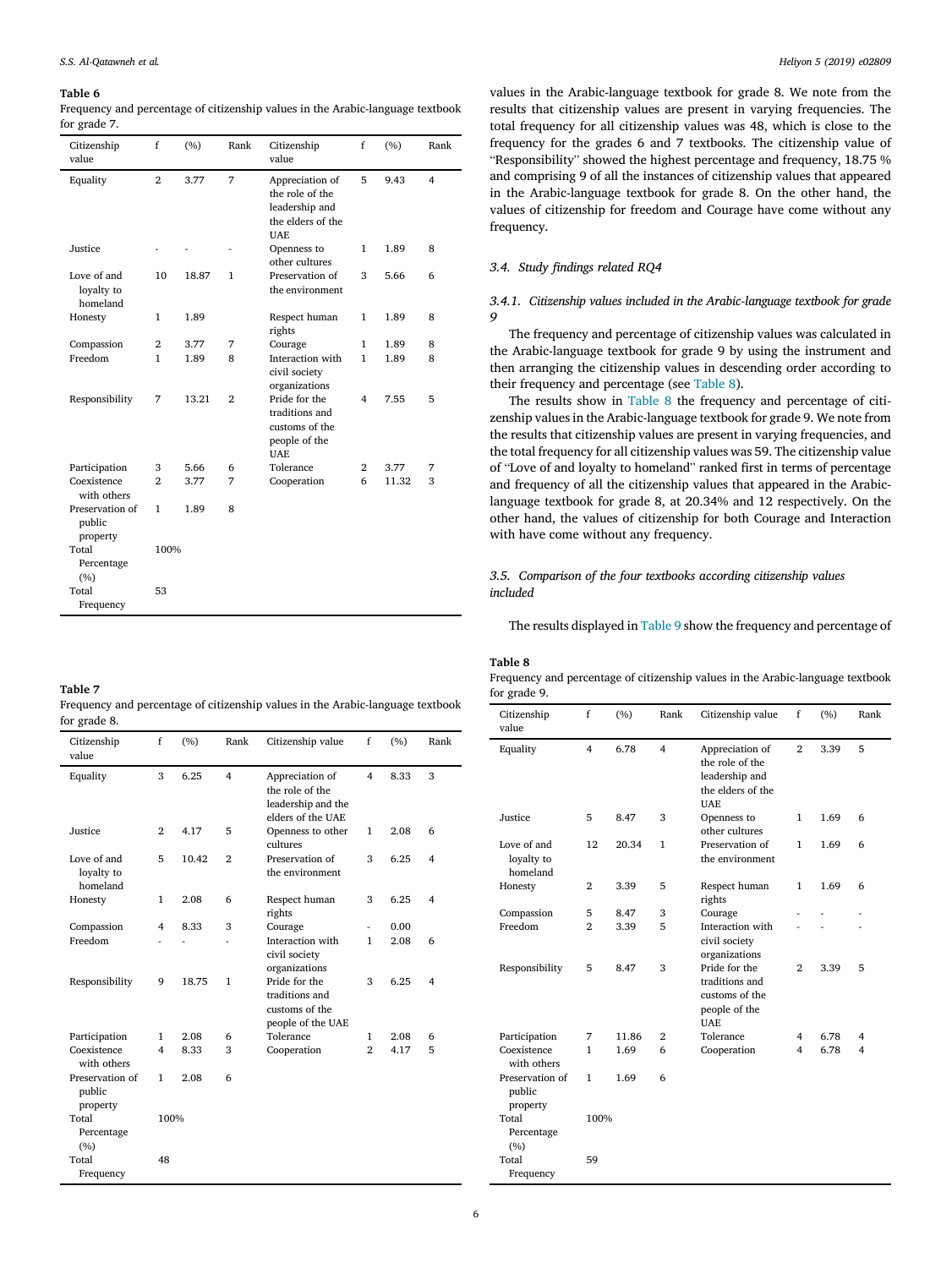Frequency and percentage of citizenship values in the four Arabic-language textbooks.

| Grade                                | Frequency | $\frac{0}{0}$ |
|--------------------------------------|-----------|---------------|
| Arabic-language textbook for grade 6 | 54        | 25.23         |
| Arabic-language textbook for grade 7 | 53        | 24.77         |
| Arabic-language textbook for grade 8 | 48        | 22.43         |
| Arabic-language textbook for grade 9 | 59        | 27.57         |
| Total                                | 214       | 100           |

citizenship values in the four Arabic-language textbooks for grade 6–9, and the total frequency of all citizenship values that appeared in these textbooks. These citizenship values were presented. Although they were closely related to each other and had nearly the same rates of representation in sum (despite marked differences in terms of the representation of specific individual values in each textbook). Also, the results show that the rate of representation of Citizenship values in each textbook, as a percentage of the total, were similar. Further, it is clear that the citizenship values were ranked in descending order in each of the four books (see Fig. 4).

#### *3.6. Study* fi*ndings related to RQ5*

*3.6.1. The degree of awareness of the citizenship values included in the books among grades 6*–*9 Arabic-language teachers in the UAE*

Table 10 provides details regarding the questionnaire items considering the degree of awareness among Arabic-language teachers of the citizenship values included in the textbooks of the Arabic-language as follows:

To answer RQ5, mean scores and standard deviations for the teachers' responses to each of the questionnaire items were calculated to clarify the teachers' perspectives regarding the degree of awareness among Arabiclanguage teachers regarding the citizenship values included in the Arabic-language textbooks. The results showed a high degree of awareness with an average of 3.67 and standard deviation of 1.18.

It is also evident from Table 10 that the teachers' responses to item 1 ("The Arabic-language textbook content develops the spirit of loyalty to the UAE") showed the highest degree of awareness, with an average of 4.48. In addition, it is also evident from the teachers' responses to item 9 ("The content of the Arabic-language textbooks focuses on the love of and loyalty to one's homeland") that this item was rated as having the second highest level of awareness, with an average of 4.29, and at a very high degree.

Item 2 ("The Arabic-language textbook content builds the student's

acquisition of a spirit of citizenship in the UAE society") showed the third highest level of awareness, with an average of 4.11 and a high degree of awareness. However, the lowest ratings were for items 13 ("The content of the Arabic-language textbooks encourages students' ability to make logical decisions in their daily life") with an average of 2.84; item 14 ("The content of the Arabic-language textbooks encourages students' interest in environmental protection") with an average of 2.85; and item 15 ("The content of the Arabic-language textbooks confirms students' acceptance of others' opinions and to respect and value people") with an average of 2.86. In addition, item 5 ("The content of Arabic-language textbooks focuses on the principle of justice in the UAE society") had an average of 2.89 and a moderate level of awareness.

# *3.7. Findings related to RQ6*

*3.7.1. Does the degree of awareness of the citizenship values included in textbooks among grades 6*–*9 Arabic-language teachers vary according to teachers*' *gender, educational attainment, and experience?*

The researchers calculated the mean scores and standard deviations to answer the sixth research question of the study. The researchers then carried out an independent T-test and one-way ANOVA test to find out the significance of the differences between averages. The results are detailed in the following section.

*3.7.1.1. Gender.* The researchers used an independent sample test (T) to assess the significance of the differences between the averages of awareness of the citizenship values included in the books among grades 6–9 Arabic-language teachers. The results were calculated according to gender (see Table 11).

The results in Table 11 indicate that the (T) computed value was (-4.018), which is bigger than the (T) table. This means there are significant differences at the significance level of (0.000), which is less than the required statistical significance level (0.05) between the mean value of Male and Female, where the male is favored over the female.

*3.7.1.2. Educational attainment.* Table 12 shows the results for the oneway ANOVA test to analyze the teachers' responses according to educational attainment.

It is clear from Table 12 that there are no statistically significant differences in teachers' perspectives according to the variable of educational attainment at the level of 0.149, which is greater than the required level of statistical significance 0.05.



*3.7.1.3. Experience.* Table 13 shows the results of the one-way ANOVA

 $\blacksquare$  Frequency  $\blacksquare$  %

Fig. 4. Frequency and percentage of citizenship values in the four Arabic-language textbooks.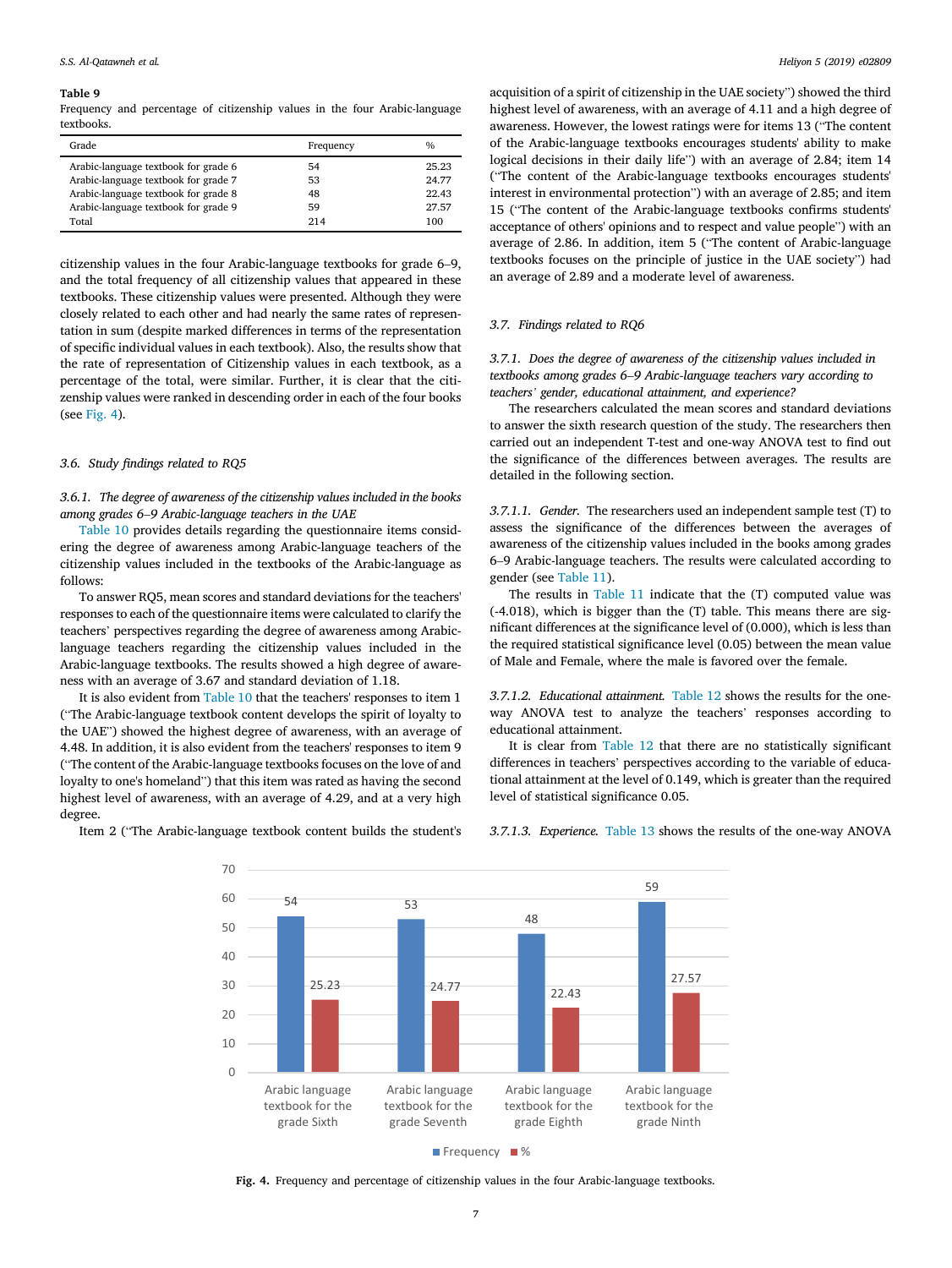Means and standard deviations of the teachers' responses regarding their awareness of the citizenship values included in the textbooks of the Arabiclanguage.

| No.            | Item                                                                                                                                                               | Mean | Standard<br>Deviation | Degree    |
|----------------|--------------------------------------------------------------------------------------------------------------------------------------------------------------------|------|-----------------------|-----------|
| 1              | The Arabic-language textbook content<br>develops the spirit of loyalty to the UAE.                                                                                 | 4.48 | 0.89                  | Very high |
| $\overline{2}$ | The Arabic-language textbook content<br>builds the students' acquisition of a spirit<br>of citizenship in the UAE society.                                         | 4.11 | 1.03                  | High      |
| 3              | The Arabic-language textbook content<br>helps students to reinforce the<br>understanding of responsibility.                                                        | 3.46 | 1.28                  | High      |
| 4              | The content of the Arabic-language<br>textbooks emphasizes the principle of<br>equality between men and women in<br>rights and duties.                             | 3.46 | 1.27                  | High      |
| 5              | The content of the Arabic-language<br>textbooks focuses on the principle of<br>justice in UAE society.                                                             | 2.89 | 1.36                  | Moderate  |
| 6              | The content of the Arabic-language<br>textbooks encourages students to respect<br>other cultures, religions, and languages.                                        | 4.10 | 1.11                  | High      |
| 7              | Arabic-language textbooks teach students<br>about the figures who had a prominent<br>role in the history of the UAE.                                               | 4.00 | 1.22                  | High      |
| 8              | The content of the Arabic-language<br>textbooks encourages students to be<br>proud of their culture, homeland,<br>heritage, and the culture of other<br>countries. | 3.06 | 1.65                  | Moderate  |
| 9              | The content of the Arabic-language<br>textbooks focuses on the love of and<br>loyalty to one's homeland.                                                           | 4.29 | .84                   | Very high |
| 10             | The content of the Arabic-language<br>textbooks encourages students to respect<br>the laws, regulations, and duties of their<br>homeland.                          | 4.01 | .86                   | High      |
| 11             | The content of the Arabic-language<br>textbooks confirms students' cooperation<br>in making solutions.                                                             | 3.47 | 1.18                  | High      |
| 12             | The content of the Arabic-language<br>textbooks shows the importance of<br>respecting the customs and cultures of<br>other countries.                              | 3.84 | .90                   | High      |
| 13             | The content of the Arabic-language<br>textbooks encourages students' ability to<br>make logical decisions in their daily life.                                     | 2.84 | 1.31                  | Moderate  |
| 14             | The content of the Arabic-language<br>textbooks fosters students' interest in<br>environmental protection.                                                         | 2.85 | 1.32                  | Moderate  |
| 15             | The content of the Arabic-language<br>textbooks encourages students to accept<br>others' opinions and to respect and value<br>people.                              | 2.86 | 1.33                  | Moderate  |
| 16             | The content of the Arabic-language<br>textbooks emphasizes students' sense of<br>patriotism.                                                                       | 3.90 | 1.25                  | High      |
| 17             | The content of the Arabic-language<br>textbooks encourages students' to respect<br>others' rights.                                                                 | 3.91 | 1.24                  | High      |
| 18             | The content of the Arabic-language<br>textbooks confirms the importance of<br>commitment to social justice.                                                        | 3.91 | 1.25                  | High      |
| 19             | The content of the Arabic-language<br>textbooks invites and encourages<br>students to participate in national,<br>religious, and historical events.                | 3.99 | 1.15                  | High      |
| 20             | The content of the Arabic-language<br>textbooks explains the characteristics of<br>the UAE society.                                                                | 3.91 | 1.23                  | High      |
| Total          |                                                                                                                                                                    | 3.67 | 1.18                  |           |

Table 11

| Mean and SD of the teachers' responses according to gender. |   |      |                         |  |               |            |
|-------------------------------------------------------------|---|------|-------------------------|--|---------------|------------|
| Gender                                                      | N | Mean | Std. Deviation T. Value |  | Sig. (tailed) | Sig. level |

| Male   | 75 3.93 | 0.910         | -4.018 | $0.000*$ | Significant |
|--------|---------|---------------|--------|----------|-------------|
| Female |         | 65 4.50 0.755 |        |          |             |
|        |         |               |        |          |             |

\*Statistically significant at ( $\alpha$  0.05  $\geq$ ).

test of teachers' responses according to the variable of experience.

It is clear from Table 13 that there are no statistically significant differences in teachers' responses according to the variable of experience at the level of 0.519, which is greater than the required statistical significance level of 0.05.

# 4. Discussion

This study aimed to identify the extent to which Citizenship values are included in Arabic-language textbooks for the intermediate stage, and teachers' awareness of them in the United Arab Emirates (UAE). The results showed that the textbooks contain a total of 214 instances of Citizenship values with various representation of these citizenship values. The results also showed that Arabic-language teachers' awareness of the citizenship values included in those textbooks are at a high level.

The obtained results, are shown in Table 5, and concern the extent are citizenship values included in the Arabic-language textbook for grade 6 of Intermediate Stage in the UAE. The results show the frequency and percentage of Citizenship values in the Arabic-language textbook for grade 6. We note from the results that citizenship values are present in varying frequencies, and the total rate of occurrence for all citizenship values was 54. It is clear from the analysis that the Citizenship value of love of and loyalty to homeland showed the highest percentage and frequency of all the citizenship values that appeared in the Arabiclanguage textbook for grade 6, with values of 16.67% and 9 respectively. The results also showed that the value of citizenship for "respect for human rights" has come without any frequency.

As well, the obtained results, are shown in Table 6, and concern the extent are Citizenship values included in the Arabic-language textbook for grade 7 of Intermediate Stage in the UAE. We note from the results that citizenship values are present in varying frequencies, and the total frequency for all citizenship values was 53, and close to the frequencies of the grade 6 textbook. It is clear from the analysis that the citizenship value of "Love of and loyalty to homeland" exhibited the highest percentage and frequency of all the citizenship values that appeared in the Arabic-language textbook for grade 7 (18.87% and 10). The findings also reveal that the value of citizenship for "justice" has come without any frequency.

Results also showed in Table 7, that the frequency and percentage of citizenship values in the Arabic-language textbook for grade 8, that the Citizenship values are present in varying frequencies. The total frequency for all citizenship values was 48, which is close to the frequency for the grades 6 and 7 textbooks. The citizenship value of "Responsibility" showed the highest percentage and frequency, 18.75 % and comprising 9 of all the instances of citizenship values that appeared in the Arabiclanguage textbook for grade 8. On the other hand, the values of citizenship for "freedom" and "Courage" were came without any frequency.

Moreover, the obtained results, as shown in Table 8, and concern the extent are citizenship values included in the Arabic-language textbook for grade 9 of Intermediate Stage in the UAE. The results show the frequency and percentage of citizenship values in the Arabic-language textbook for grade 9. We note from the results that citizenship values are present in varying frequencies, and the total frequency for all citizenship values was 59. The citizenship value of "Love of and loyalty to homeland" ranked first in terms of percentage and frequency of all the citizenship values that appeared in the Arabic-language textbook for grade 8, at 20.34% and 12 respectively. On the other hand, the values of citizenship for both "Courage" and "Interaction with civil society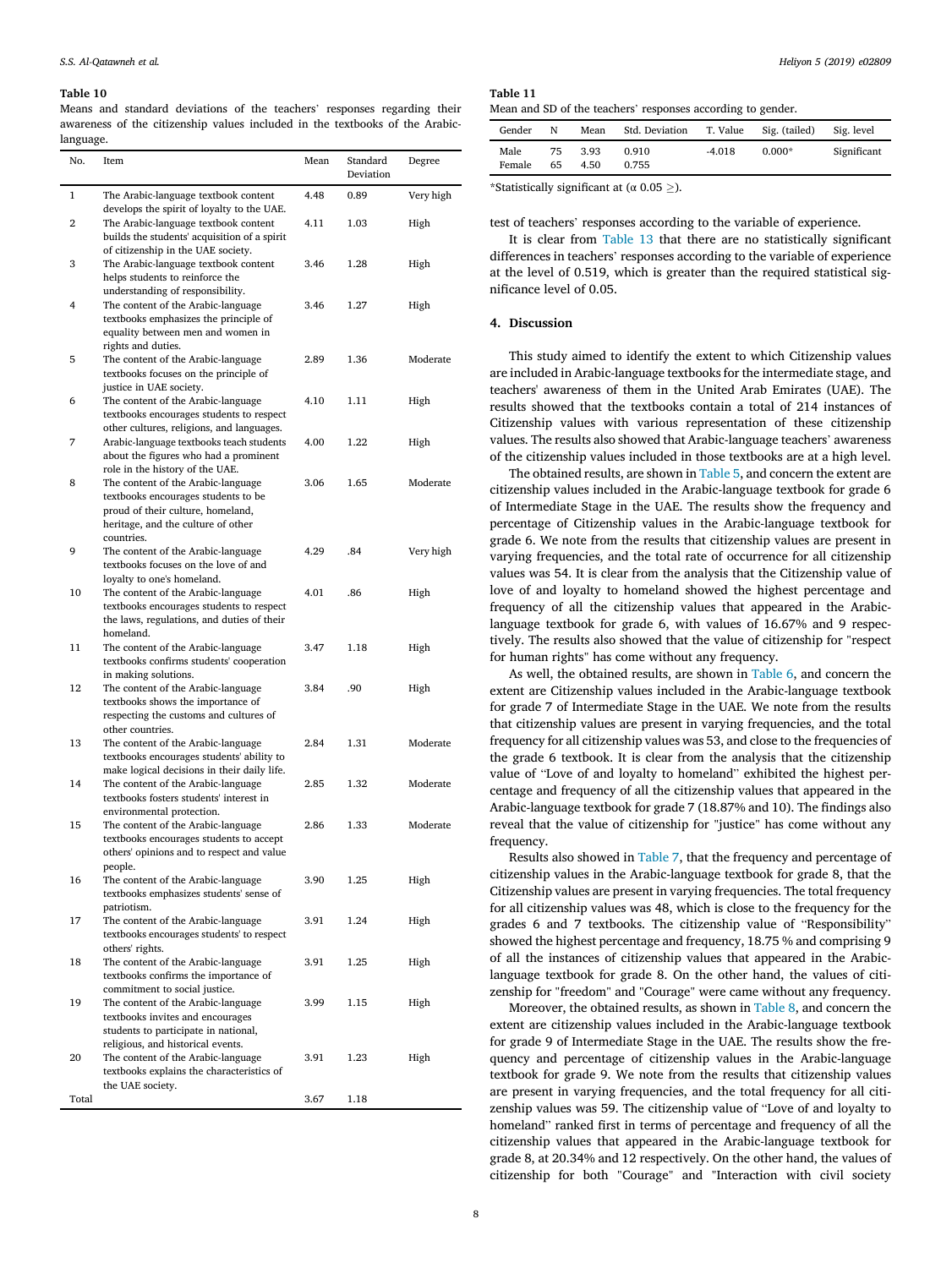One-way ANOVA of teachers' responses according to educational attainment.

|                               |                                          | Sum of Squares              | đt         | Mean Square  |      | Sig. (tailed) | Sig. level      |
|-------------------------------|------------------------------------------|-----------------------------|------------|--------------|------|---------------|-----------------|
| <b>Educational Attainment</b> | Between Groups<br>Within Groups<br>Total | 3.000<br>106.293<br>109.293 | 137<br>139 | 500ء<br>.776 | .933 | 0.149         | Not Significant |

#### Table 13

One-way ANOVA of teachers' responses according to experience.

|            |                                          | Sum of Squares              | đt              | Mean Square    |       | Sig. (tailed) | Sig. level      |
|------------|------------------------------------------|-----------------------------|-----------------|----------------|-------|---------------|-----------------|
| Experience | Between Groups<br>Within Groups<br>Total | 3.000<br>106.293<br>109.293 | -<br>137<br>139 | 0.520<br>0.790 | 0.659 | 0.519         | Not Significant |

\*Statistically significant at ( $\alpha$  0.05  $\geq$ ).

organizations" with have come without any frequency.

From the results above, we can conclude that the value of "love of and loyalty to the homeland" was came at the highest percentage and frequency in textbooks of grade 6, 7, and 9. This may be due to the importance of this value to every member of the UAE community, because it represents love and belonging to the homeland, which the authors of the book focused on more than other values. The UAE Ministry of Education emphasized this value in its strategy for 2017–2020. It has given more interest and significance to students ' learning and understanding of citizenship by enhancing their national identity and social responsibility by developing the spirit of citizenship among students through understanding the values of citizenship and applying it to their societies that lead to the love of and loyalty to the homeland (Ministry of Education, 2017). On the other hand, the citizenship value of "Responsibility" was recorded at the highest percentage and frequency in the Grade 8 textbook. This may be because the Arabic-language textbook authors need their students to develop their skills and ability to take an active role in their learning by recognizing they are accountable for their academic success and to take ownership of their actions by exhibiting the following behaviors: academic integrity and honesty; attending and participating in classes; completing the assigned work in a timely manner while paying attention to the quality of work; and facing the consequences of their actions and communicating in a careful and respectful manner with their teachers, peers, and other members of the school community. On the other hand, the values of citizenship for both "Courage" and "Interaction with civil society organizations" with have come without any frequency. These results are compatible with the previous textbooks content analysis studies on the citizenship values included in it. Which confirming the importance of teaching the values of citizenship in the content of textbooks to generate a loving and loyal generation for his homeland (Albanesi, 2018; Al-Kandari and Abdul Rahim, 2013; Al-Humaidi, 2012; Al-Salamat, 2000; Al-Shaheen, 2009; Al-Otaibi, 2010; Collado and Atxurra, 2006; Daoud, 2005; Faas and Ross, 2012; Haav, 2018; Ismail, 2011; Jimenez et al., 2017; Menazel, 2015; Roumi, 2012; Shuayb, 2018). Their results showed that textbooks worked to teach and raise students ' awareness of the importance of active, participatory citizenship in their love of homeland and their loyalty. Moreover, their results indicated that the textbooks directly addressed the values of citizenship, particularly human rights, peace, and the loyalty of homeland.

On the other hand, the Lack of frequencies for some values of citizenship such as(respect for human rights), (justice), (freedom), (interaction with civil society organizations), (Courage) and (Interaction with civil society organizations) in the examined textbooks without any hesitation. This is due to the lack of full compliance of the authors and experts of the curriculum literally to the list of values of citizenship as a criterion for the authors of the Arabic language curriculum and Ministry of Education Strategic Plan 2017–2021. Where the first value in this

Strategic Plan is "Citizenship and Responsibility via Enhance national citizenship and social responsibility" (Ministry of Education, 2017). These results pointed out by the study Moghadam et al., 2013 through the analysis of citizenship included in textbooks of fourth and fifth grade.

The findings of this study are incompatible with other studies that have demonstrated the weakness and failure to include citizenship values in curricula and textbooks. Also, learning of language textbooks drive learners away from the goals of citizenship education, and learning of citizenship in the school is still traditionally and need to suitable alternatives (Al-Humaidi, 2012; Al-Kandari and Abdul Rahim, 2013; Al-Otaibi, 2010; Ersoy, 2013; Collado and Atxurra, 2006; Darak, 2018; Losito, 2003; Davies, 2006; Merry, 2018; Roumi, 2012).

Moreover, the obtained results, as shown in Table 10, and concern the degree of awareness among grades 6–9 Arabic-language teachers in the UAE regarding the Citizenship values included in the textbooks. The results showed a high degree of awareness with an average of 3.67 and standard deviation of 1.18. This result means that grades 6–9 of Arabic teachers are aware of the values of citizenship found in Arabic language textbooks, and are constantly trying to teach their students the values of citizenship contained in these books.

This may be because the general goals of the Arabic language textbooks include that students learn the values of citizenship through the content of the topics contained in the curriculum and in line with the strategic plan of the Ministry of Education 2017–2020 (Ministry of Education, 2017). The findings of this study are consistent with those of the study by Menazel (2015) which aimed to identify the degree of focus on the National and Civic Education Textbook on reinforcing the concept of citizenship in 7th grade students from the viewpoint of social studies teachers. The results revealed that the degree of focus of the National and Civic Education Textbook on reinforcing the concept of citizenship from the viewpoint of social studies teachers regarding political and behavioral characteristics showed a high degree of practice. In contrast, the results of this study were inconsistent with the findings of the Al-Shdifat (2015) study. Which aimed to evaluate the sixth grade National and Civic Education textbook from the viewpoint of primary social studies teachers. The results revealed that the degree of focus of the National and Civic Education Textbook on reinforcing the concept of citizenship from the viewpoint of primary social studies teachers was medium.

Moreover, the obtained results, as shown in Tables 11, 12, and 13 pertained to whether the degree of awareness of the citizenship values included in textbooks among grades 6–9 Arabic-language teachers vary according to teachers' gender, educational attainment, and experience. The results indicated that the degree of teacher awareness varies according to gender, with males being more aware of civic values than females. This is in need of more research and investigation and may be due to the fact that male teachers are more integrated into the affairs of social activities and more keen to attend meetings and conferences that promote aspects of citizenship. No statistically significant differences in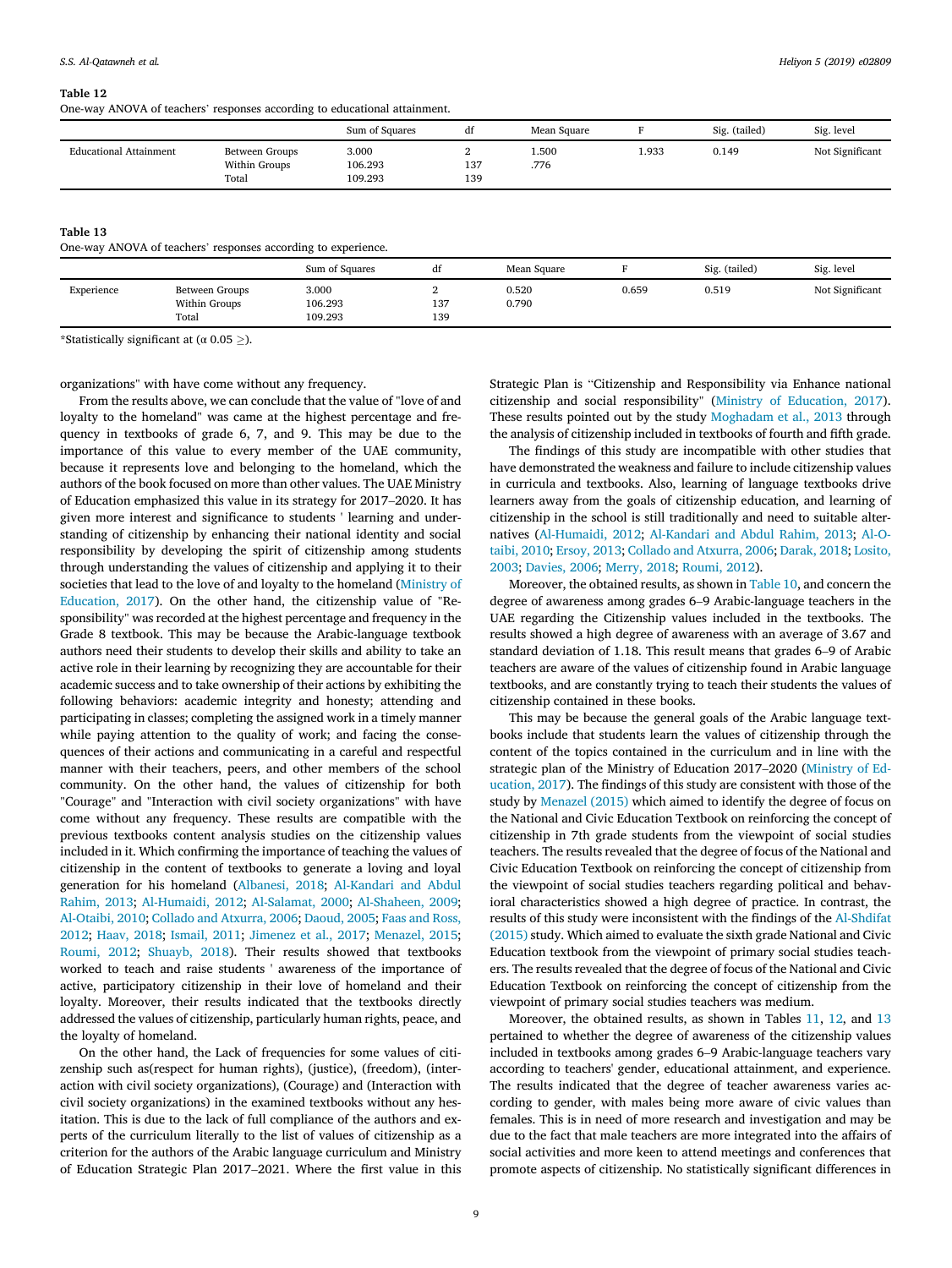teachers' awareness was found on the basis of the variables of educational attainment and experience.

## 5. Conclusion

The current study aimed to identify the extent to which Citizenship values are included in Arabic-language textbooks for the intermediate stage, and teachers' awareness of them in the United Arab Emirates (UAE). The results showed that the textbooks contain a total of 214 instances of Citizenship values with various representation of these citizenship values. The results also showed that Arabic-language teachers' awareness of the citizenship values included in those textbooks are at a high level. The results also indicate that the degree of teacher awareness varies according to gender, with males being more aware of civic values than females. No statistically significant differences in teachers' awareness was found on the basis of the variables of educational attainment and experience. It is clear from the analysis that the citizenship value of "Love of and loyalty to homeland" appeared with the highest frequency, making up 36 of all the instances of citizenship values that appeared in the Arabic-language textbooks. This may be due to the importance of this value to every member of the UAE community because it represents patriotism and belonging to it, where the National Agenda and the UAE Vision 2021, 2010 (United Arab Emirates Cabinet, 2010), also the Ministry of Education in its strategy 2017–2020 (Ministry of Education, 2017) focused on this value more than other values. Hence the authors of these textbooks focused on this value more than other values. Some of the citizenship values, such as "Courage", "Interaction with civil society organizations" and "Freedom" sometimes did not appear in these textbooks. They focused on some values more than other values like "Love of and loyalty to homeland", and "Responsibility". The researchers believe that all Citizenship values which should appear in these textbooks according to the list prepared mainly according to UAE's National Agenda (United Arab Emirates Cabinet, 2010), the document of the conduct and ethics of the citizens of the Emirate (Government of the United Arab Emirates, 2010) and according to a strategy of the UAE Ministry of Education 2017–2020 (Ministry of Education, 2017). Cognitive development theory (Wadsworth, 1996) indicates that, at the operational stage (ages 11 and above), children can realize and understand abstract concepts, such as the concept of honesty, homeland, equality, responsibility, and justice which of course, represent the citizenship values.

# 6. Recommendations

- The necessity of the values of citizenship to include in the educational curriculum taught in textbooks as an independent subject textbook, such as mathematics and Arabic language.
- Carrying out workshops and training courses on citizenship topics and their values for all male and female teachers.
- The encouragement of female teachers to be more integrated into the affairs of social activities and more keen to attend meetings and conferences that promote aspects of citizenship.

# *6.1. Limitations of the research*

- This study was conducted in the academic year 2017/2018.
- The study is limited to the content of the Arabic-language Textbooks, according to the latest edition approved by the Ministry of Education during the academic year 2017/2018.
- This study was conducted in the UAE during the second semester of the academic year 2017/2018.

 This study was limited to determining the citizenship values included in the of the Arabic-language subject textbooks for the Sixth, Seventh, Eighth, and Ninth Grades of the intermediate stage in UAE.

## Declarations

#### *Author contribution statement*

Sami Sulieman Al-Qatawneh: Conceived and designed the experiments; Performed the experiments.

Najeh Rajeh Alsalhi: Analyzed and interpreted the data; Wrote the paper.

Mohd. Elmagzoub Eltahir: Contributed reagents, materials, analysis tools or data.

# *Funding statement*

This research did not receive any specific grant from funding agencies in the public, commercial, or not-for-profit sectors.

## *Competing interest statement*

The authors declare no conflict of interest.

# *Additional information*

No additional information is available for this paper.

## References

- Abdi, A.A., Shizha, E., Bwalya, I., 2006. Recasting post-colonial citizenship through civic education: critical perspectives on Zambia. Int. Educ. 35 (2), 47–64.
- Abu Shawish, A., 2012. Evaluating the Teachers of Arabic Performance in Teaching the Included Values in the Arabic Textbook for the 7th Grade in Palestine. (Master's Dissertation). Faculty of Education, Al-Azhar University, Gaza, Palestine.
- Albanesi, C., 2018. Citizenship education in Italian textbooks. How much space is there for Europe and active citizenship? J Socl Sci Edu. V17 (2), 21–30.
- Al-Humaidi, H., 2012. An analytical study in the Arabic language textbooks of the reading content curriculum for the four grades in the intermediate stage in the Kuwait State in the light of citizenship. Educ. Mag – Kuwait 5 (102).
- Aljayaz, S., 2007. Education for citizenship for university students (analytical study). J. Fut. Arab Educ 13 (47), 227–294.
- Al-Kandari, W., Abdul Rahim, A., 2013. The values of citizenship included in the Arabic language textbooks for the second grade in the State of Kuwait: an analytical study. J. Fut. Arab Educ 29 (3), 1–42.
- Al-Otaibi, K., 2010. Educational Values in My Beautiful Language Book for the Fourth-Grade primary. (Master's Dissertation). Islamic University, Saudi Arabia.
- Al-Shaheen, G., 2009. Values in the Development of Educational Thought. Academic House for Publishing and Distribution, Kuwait.
- Al-Salamat, E., 2000. Home Image in Arabic Books at Elementary Stage reading, Comprehension and Texts books. (Master's Dissertation). Jordan University, Amman, Jordan.
- Al-Shdifat, B., 2015. Evaluation of sixth grade textbook for national and civic education from the viewpoint of primary social studies teachers within the Irbid first education district. Res. Humanit. Soc. Sci. 5 (No.6), 82–95.
- Biesta, G., Lawy, R., 2006. From teaching citizenship to learning democracy: overcoming individualism in research, policy and practice. Camb. J. Educ. 36 (1), 63–79.
- Botball, S., Yagi, S., 2016. The role of the school in developing the values of citizenship among learners. J. Hum. Soc. Sci. 23, 91–103.
- Collado, M., Atxurra, R.L., 2006. Democratic citizenship in textbooks in Spanish primary curriculum. J. Curric. Stud. 38 (2), 205–228.
- Davies, L., 2006. Global citizenship: abstraction or framework for action. Educ. Rev. 58 (1), 5–25.
- Daoud, A., 2005. The Political Formation of the Child. Egypt. El Bitash Center for Publishing, Alexandria.
- Darak, K., 2018. language Textbooks and politically active citizenship: assisting or hindering the national project? Studies in Indian Politics. 6 (1), 132–139.
- Delanty, G., 2000. Citizenship in a Global Age: Society, Culture, Politics. Open University Press, Philadelphia, PA.
- Dong-Bae, L., 2010. Portrayals of non-North Koreans in North Korean textbooks and the formation of national identity. Asian Stud. Rev. 34, 349–369.